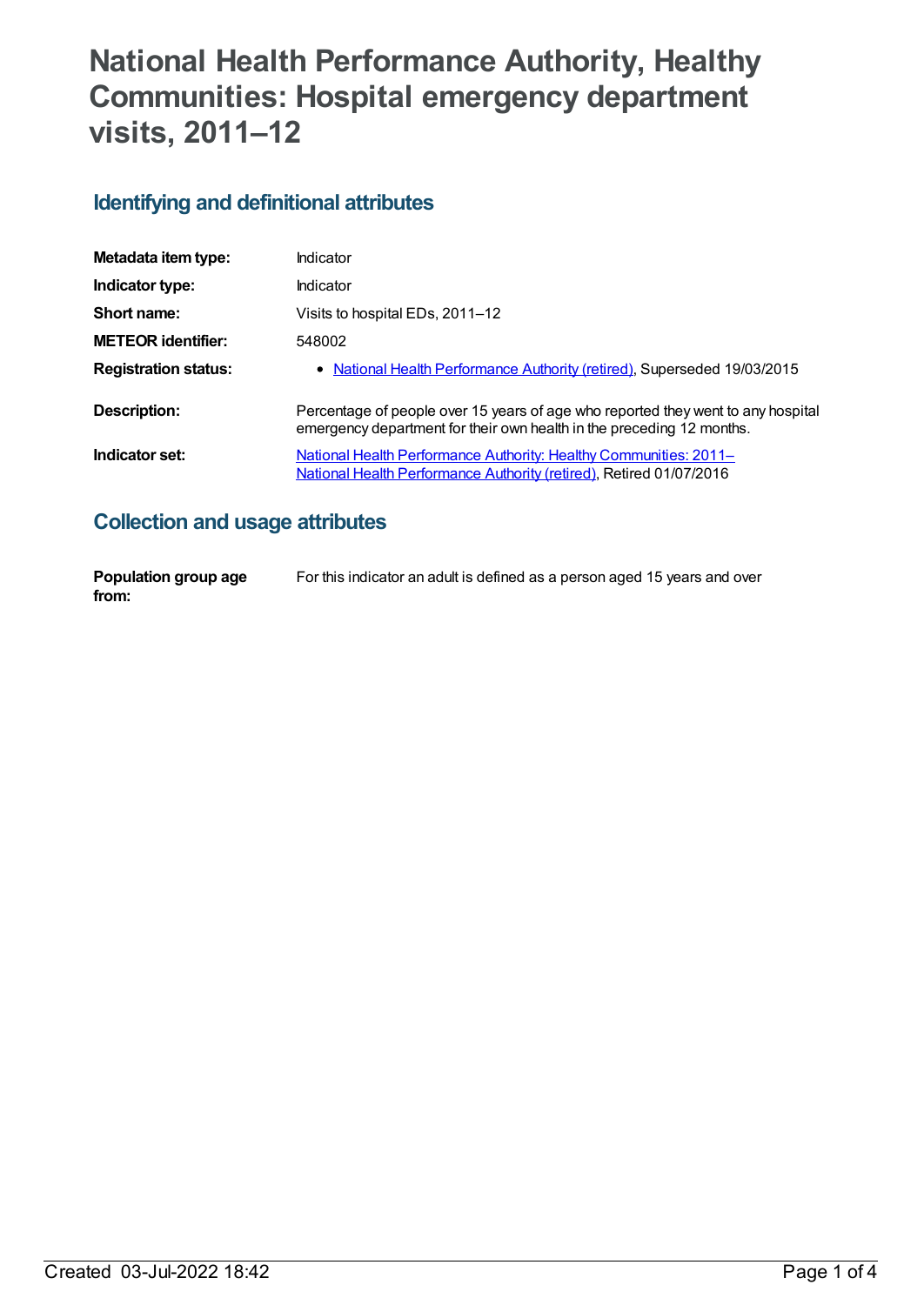**Computation description:** Participants in the Australian Bureau of Statistics (ABS) Patient Experience Survey 2011–12 who reported that they went to any hospital emergency department for their own health in the preceding 12 months

> The numerator refers to the number of adults who went to any hospital emergency department for their own health in preceding the 12 months.

> The numerator was calculated as the sum of calibrated sample weights for adults who responded that they went to any hospital emergency department for their own health in the preceding 12 months and who were enumerated within the particular Medicare local catchment.

Population is limited to persons aged 15 years and over.

The denominator was calculated as the sum of calibrated sample weights for persons aged 15 years and over who were enumerated within the Medicare Local catchment.

Person level survey weights were calibrated to independent estimates of the population of interest, referred to as 'benchmarks'. Weights calibrated against population benchmarks ensure that the survey estimates conform to independently estimated distributions of the population, rather than to the distribution within the sample itself. These benchmarks account for the distribution of people across state and territory, age group, and sex categories. Note: These benchmarks have not been calibrated for Medicare Local geography.

Analysis by remoteness and Socio-Economic Indexes for Areas (SEIFA) Index of Relative Socio-Economic Disadvantage (IRSD) is based on usual residence of the person.

The measure is presented as a percentage.

95% confidence intervals and relative standard errors are calculated for rates.

National Health Performance Authority developed a suppression protocol to ensure robust reporting of these data at small areas. Data were suppressed based on the following rules:

- All point estimate percentages had a confidence interval width less than 20 percentage points.
- Point estimate percentages between 5% and 15% or between 85% and 95% were only included if their confidence interval width was less than 15 percentage points.
- Point estimate percentages that were less than or equal to 5% or greater than or equal to 95% were included if the confidence interval width was less than 10 percentage points.
- In addition to these constraints, five Medicare Local catchment areas were identified as having a small sample and potentially less robust estimates. These were Far West NSW, Great South Coast (Vic), Local Murray (Vic/NSW), Central and North West Queensland and Kimberley-Pilbara(WA). Point estimate percentages were only included where the confidence interval width was less than 10 percentage points.

| <b>Computation:</b> | 100 $\times$ (Numerator ÷ Denominator)                                                                                                                   |
|---------------------|----------------------------------------------------------------------------------------------------------------------------------------------------------|
| Numerator:          | Number of persons aged 15 years and over who reported they went to any hospital<br>emergency department for their own health in the preceding 12 months. |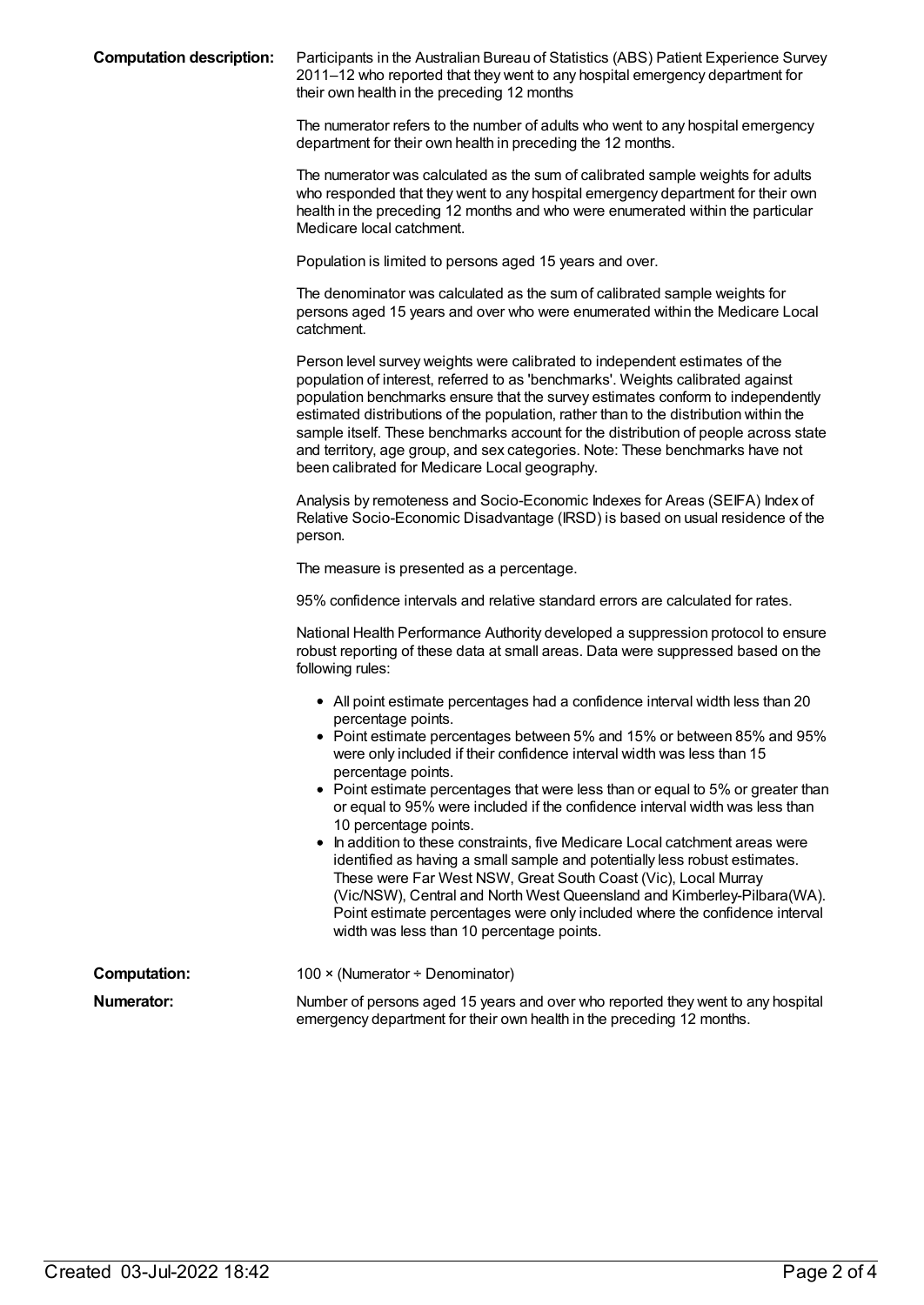| Numerator data elements:   | -Data Element / Data Set-                                                                                  |
|----------------------------|------------------------------------------------------------------------------------------------------------|
|                            | Person-age, total years N[NN]                                                                              |
|                            | <b>Data Source</b>                                                                                         |
|                            | <b>ABS Patient Experience Survey (PEx)</b>                                                                 |
|                            | Guide for use                                                                                              |
|                            | Data source type: Survey                                                                                   |
|                            | Data Element / Data Set-                                                                                   |
|                            | Person-self-reported visit to a hospital emergency department indicator,<br>yes/no code N                  |
|                            | Data Source                                                                                                |
|                            | <b>ABS Patient Experience Survey (PEx)</b>                                                                 |
|                            | Guide for use                                                                                              |
|                            | Data source type: Survey                                                                                   |
| Denominator:               | Total number of persons aged 15 years and over who were enumerated within the<br>Medicare Local catchment. |
| Denominator data           | Data Element / Data Set-                                                                                   |
| elements:                  | Person-age, total years N[NN]                                                                              |
|                            | Data Source                                                                                                |
|                            | <b>ABS Patient Experience Survey (PEx)</b>                                                                 |
|                            | Guide for use                                                                                              |
|                            | Data source type: Survey                                                                                   |
| Disaggregation:            | By Medicare Local catchments and Medicare Local peer groups.                                               |
| <b>Disaggregation data</b> | Data Element / Data Set-                                                                                   |
| elements:                  | Administrative health region-Medicare Local identifier, code AANNN                                         |
|                            | Data Element / Data Set-                                                                                   |
|                            | Administrative health region-Medicare Local peer group, code N                                             |

# **Representational attributes**

| <b>Representation class:</b> | Percentage |
|------------------------------|------------|
| Data type:                   | Real       |
| Unit of measure:             | Person     |
| Format:                      | N[NN].N    |
|                              |            |

# **Indicator conceptual framework**

| <b>Framework and</b> | <b>PAF-Equity of access</b> |
|----------------------|-----------------------------|
| dimensions:          |                             |